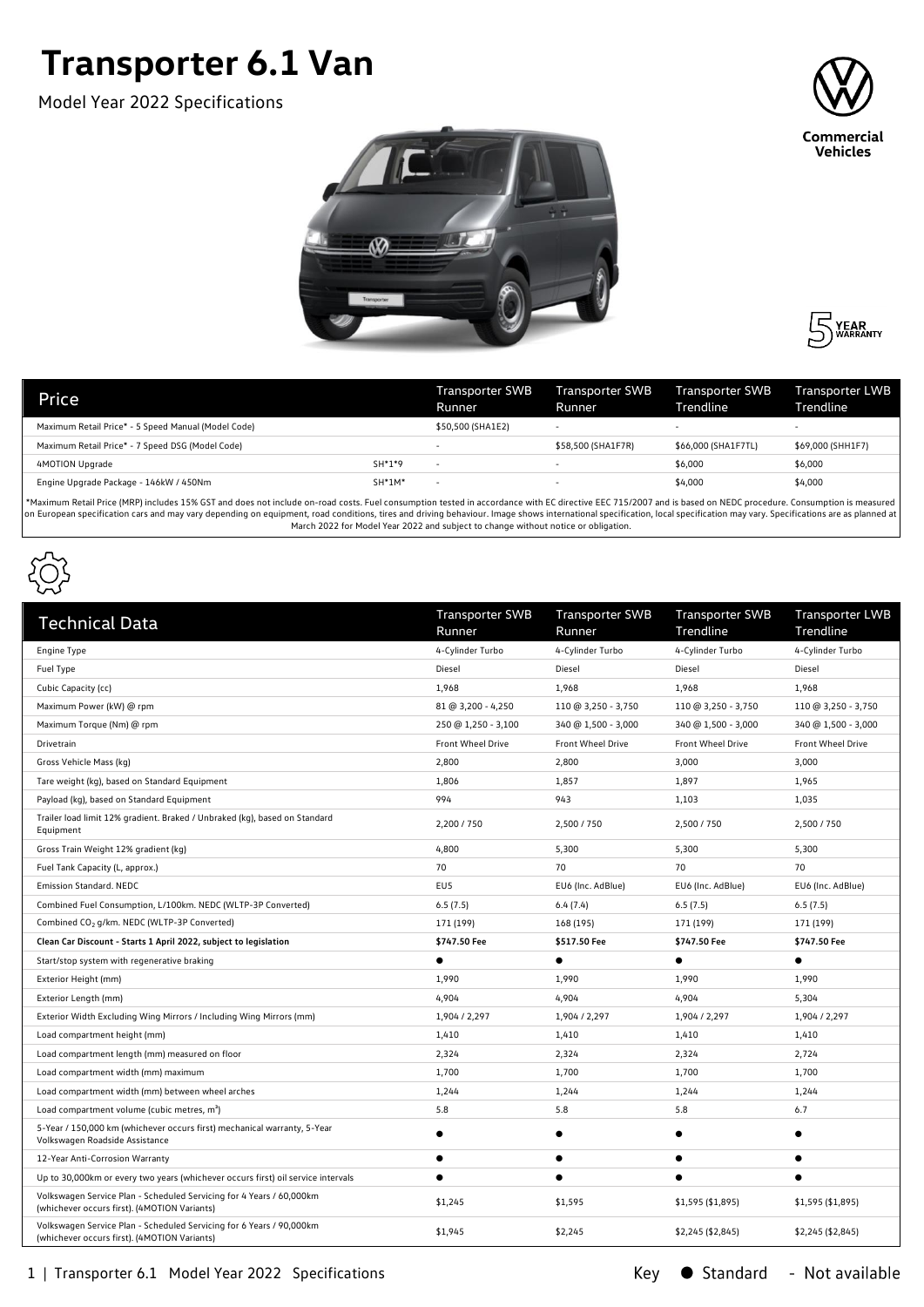

| <b>Safety and Security</b>                                                                                                                                                    |                 | <b>Transporter SWB</b><br>Runner | <b>Transporter SWB</b><br>Runner | <b>Transporter SWB</b><br>Trendline | <b>Transporter LWB</b><br>Trendline |
|-------------------------------------------------------------------------------------------------------------------------------------------------------------------------------|-----------------|----------------------------------|----------------------------------|-------------------------------------|-------------------------------------|
| Driver and front passenger airbags with front passenger airbag deactivation                                                                                                   | 4UF             | $\bullet$                        | $\bullet$                        | $\bullet$                           | $\bullet$                           |
| Side & Curtain airbags for driver and front passenger                                                                                                                         | 4X3             | \$850                            | \$850                            | \$850                               | \$850                               |
| Forward Collision Warning Front Assist with Autonomous Emergency Braking                                                                                                      | 6K2             | $\bullet$                        |                                  |                                     |                                     |
| Electronic Stability Control, ABS, Hill Start Assist                                                                                                                          | 1AK             | $\bullet$                        |                                  |                                     |                                     |
| Hill Descent Assist (4MOTION variants only)                                                                                                                                   | UG5             |                                  |                                  | \$200                               | \$200                               |
| Cross Wind Assist                                                                                                                                                             | KJ1             |                                  |                                  |                                     |                                     |
| Rear view camera system                                                                                                                                                       | KA1             |                                  |                                  |                                     |                                     |
| Park Distance Control in front and rear                                                                                                                                       | 7X2             |                                  |                                  |                                     |                                     |
| Park Distance Control in front, rear & side, Park Assist                                                                                                                      | <b>7X5</b>      |                                  |                                  | \$500                               | \$500                               |
| Park Distance Control in front and rear, Trailer Assist (only in combination with<br>Fixed Trailer Hitch - 1D1, & not valid with Rear Barn Door variants)                     | PAT             |                                  |                                  | \$1,300                             | \$1,300                             |
| Park Distance Control in front, rear & side, Park Assist, Trailer Assist (only in<br>combination with Fixed Trailer Hitch - 1D1, & not valid with Rear Barn Door<br>variants) | PAU             |                                  |                                  | \$1,650                             | \$1,650                             |
| Lane change system Side Assist and Rear Traffic Alert (Not valid with Rear Barn<br>Door variants)                                                                             | Z0V             | \$1,000                          | \$1,000                          |                                     |                                     |
| Lane keep system Lane Assist (valid only for Rear Barn Door variants)                                                                                                         | Z0W             | $\overline{\phantom{a}}$         |                                  | <b>NCO</b>                          | <b>NCO</b>                          |
| Lane change system Side Assist, Rear Traffic Alert & Lane keep system Lane<br>Assist (Not valid with Rear Barn Door variants)                                                 | Z0X             |                                  |                                  | \$850                               | \$850                               |
| Driver alert system                                                                                                                                                           | EM1             | ٠                                |                                  |                                     |                                     |
| Cruise control system incl. speed limiter                                                                                                                                     | 8T6             |                                  |                                  |                                     |                                     |
| Adaptive Cruise Control                                                                                                                                                       | PAC             |                                  |                                  | \$800                               | \$800                               |
| Central locking system with radio remote control and system controls inside                                                                                                   | 412             | $\bullet$                        |                                  |                                     |                                     |
| Immobilizer (electronic)                                                                                                                                                      | 7AA             | $\bullet$                        |                                  |                                     |                                     |
| Anti-theft alarm system with interior monitoring in cab, towing protection                                                                                                    | Z4G             |                                  |                                  |                                     |                                     |
| 3-point seat belts with electric pretensioners                                                                                                                                | 3QN             | $\bullet$                        |                                  |                                     |                                     |
| Warning buzzer and light for driver seat belt not fastened                                                                                                                    | 9P1             |                                  |                                  |                                     |                                     |
| Power-operated child safety lock                                                                                                                                              | 4H <sub>5</sub> |                                  |                                  |                                     |                                     |
| <b>Tire Pressure Monitoring</b>                                                                                                                                               | 7K1             |                                  |                                  | \$125                               | \$125                               |



| <b>Exterior</b>                                                                                                                                                                                                                                                       |                      | <b>Transporter SWB</b><br>Runner | <b>Transporter SWB</b><br>Runner | <b>Transporter SWB</b><br>Trendline | <b>Transporter LWB</b><br>Trendline |
|-----------------------------------------------------------------------------------------------------------------------------------------------------------------------------------------------------------------------------------------------------------------------|----------------------|----------------------------------|----------------------------------|-------------------------------------|-------------------------------------|
| Increase Gross Vehicle Mass to 3,200kg, 16" Steel Wheels (Not valid for 146kW<br>& 4MOTION)                                                                                                                                                                           | PG1                  |                                  |                                  | \$1,800                             | \$1,800                             |
| Increase Gross Vehicle Mass to 3,200kg, 17" Steel Wheels                                                                                                                                                                                                              | PG <sub>2</sub>      | $\ddot{\phantom{1}}$             |                                  | \$3,000                             | \$3,000                             |
| Reinforced rear suspension                                                                                                                                                                                                                                            | 2MK                  | $\bullet$                        | $\bullet$                        |                                     |                                     |
| Normal Height Roof                                                                                                                                                                                                                                                    | 3R0                  | $\epsilon$                       |                                  |                                     | $\bullet$                           |
| High Roof in White with Rear Barn Doors with windows - Van Height 2,477mm,<br>Load Compartment Height 1,940mm. (Note: valid with single sliding door only.<br>Rear View Camera, Side Assist & Traffic Alert are not valid. Lane Assist replaces<br>Side Assist)       | ZD <sub>2</sub>      |                                  |                                  |                                     | \$2,500                             |
| High Roof in Body Colour with Rear Barn Doors with windows - Van Height<br>2,477mm, Load Compartment Height 1,940mm. (Note: valid with single sliding<br>door only. Rear View Camera, Side Assist & Traffic Alert are not valid. Lane<br>Assist replaces Side Assist) | ZD6                  |                                  |                                  |                                     | \$3,000                             |
| Tailgate with heated window                                                                                                                                                                                                                                           | ZH7                  | $\bullet$                        | $\bullet$                        | ●                                   |                                     |
| Rear Barn Doors with heated window (not valid with Side Assist & Rear Traffic<br>Alert. On Trendline model Lane Assist replaces Side Assist)                                                                                                                          | ZH1                  |                                  |                                  | \$800                               | \$800                               |
| Sliding Door on Right & Left                                                                                                                                                                                                                                          | 5Q2 & 5R2            | $\bullet$                        | $\bullet$                        |                                     |                                     |
| Power latching for sliding doors on Right & Left                                                                                                                                                                                                                      | 5Q7 & 5R7            | $\overline{\phantom{a}}$         |                                  | \$900                               | \$900                               |
| Power opening and closing sliding doors, Right and Left                                                                                                                                                                                                               | PT4                  |                                  |                                  | \$2,300                             | \$2,300                             |
| Fixed Window in Sliding Doors - Front Right & Left, Closed Panel - Rear Right &<br>Left                                                                                                                                                                               | 4FT & 4JT            | \$1,100                          | \$1,100                          |                                     |                                     |
| Sliding Window in Sliding Doors - Front Right & Left, Closed Panel - Rear Right<br>& Left                                                                                                                                                                             | <b>4FU &amp; 4JU</b> | $\blacksquare$                   |                                  | \$1,200                             | \$1,200                             |
| Standard hinges for rear wing doors/ tailgate                                                                                                                                                                                                                         | 5V3                  | $\bullet$                        | $\bullet$                        |                                     | $\bullet$                           |
| Grey bumpers                                                                                                                                                                                                                                                          | 2JB                  | $\bullet$                        | $\bullet$                        |                                     |                                     |
| Exterior Package: Colour Coded Bumpers, mirror housings & door handles                                                                                                                                                                                                | PL4                  | $\overline{\phantom{a}}$         |                                  | \$1,300                             | \$1,300                             |
| Radiator grille, unpainted, with 2 chrome trims                                                                                                                                                                                                                       | 6KL                  | $\bullet$                        | $\epsilon$                       |                                     | $\bullet$                           |
| Front Fog Lights with cornering function                                                                                                                                                                                                                              | 8WH                  | $\blacksquare$                   |                                  | \$650                               | \$650                               |
| Halogen Headlights                                                                                                                                                                                                                                                    | 8ID                  | $\bullet$                        | $\bullet$                        |                                     | $\bullet$                           |
| LED Headlights & Tail Lights (not valid for Rear Barn Door variants)                                                                                                                                                                                                  | PXE                  |                                  |                                  | \$2,400                             | \$2,400                             |
| LED Headlights (valid for Rear Barn Door variants only)                                                                                                                                                                                                               | <b>PXH</b>           | $\blacksquare$                   |                                  | \$1,850                             | \$1,850                             |
| Separate Daytime Running Light                                                                                                                                                                                                                                        | 8K1                  |                                  | $\epsilon$                       |                                     | ÷,                                  |

2 | Transporter 6.1 Model Year 2022 Specifications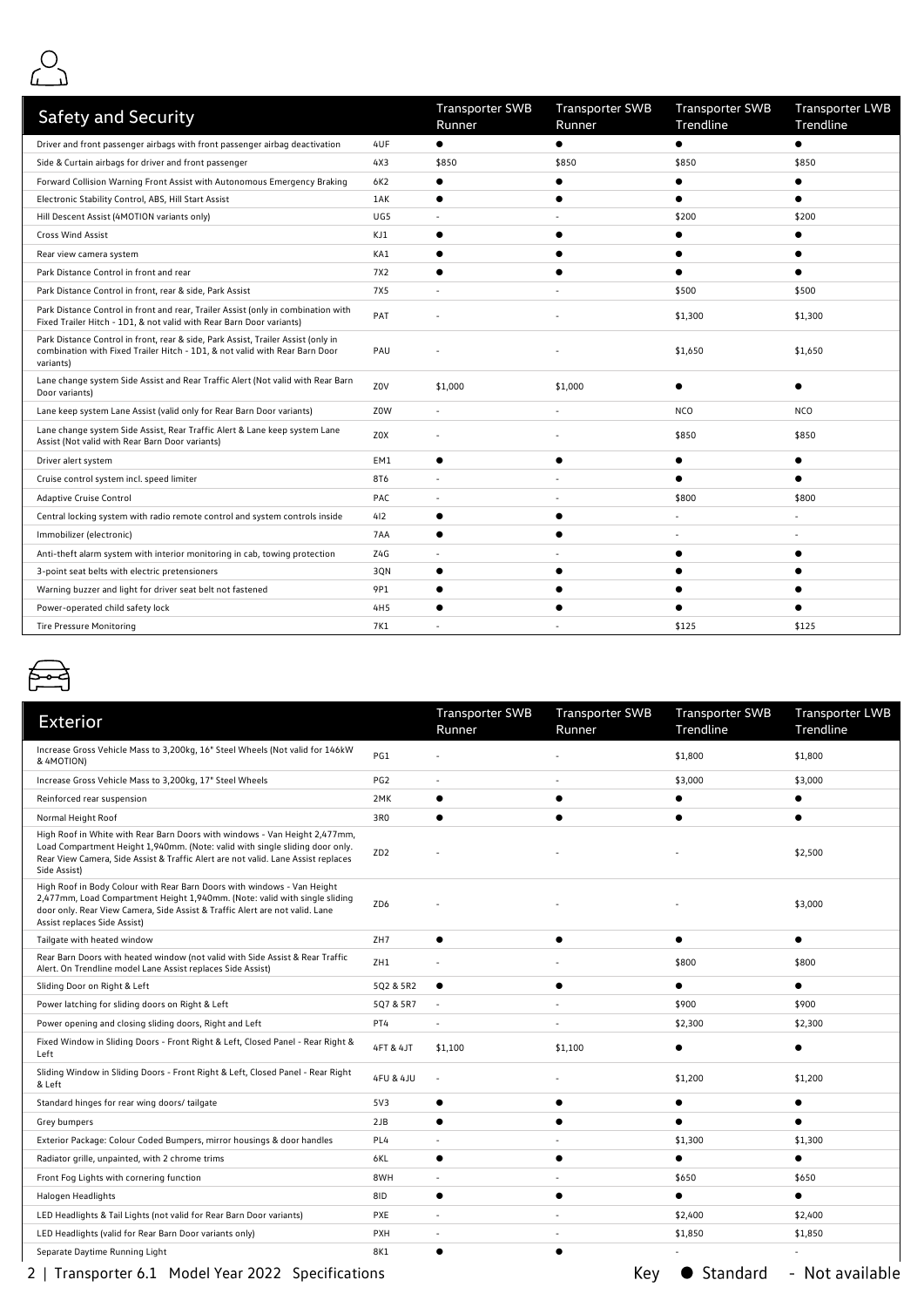| Lights & Vision: Daytime Running Lights, Automatic Headlight Control, Rain<br>Sensing Wipers, Coming Home & Leaving Home function | P <sub>4</sub> A | \$400                    | \$400                    |         |         |
|-----------------------------------------------------------------------------------------------------------------------------------|------------------|--------------------------|--------------------------|---------|---------|
| Light Assist - High Beam Control                                                                                                  | 8G1              | $\sim$                   | $\sim$                   | \$300   | \$300   |
| Windshield wiper intermittent control, 4 stages                                                                                   | 8N4              |                          |                          |         |         |
| Black exterior mirror housings and door handles                                                                                   | 6FA              |                          |                          |         |         |
| Exterior mirrors, power-adjustable and heated                                                                                     | 6XN              |                          |                          |         |         |
| Exterior mirrors, power-adjustable, heated and power-folding                                                                      | 6XP              | $\overline{\phantom{a}}$ |                          |         |         |
| Mud flaps in front & rear                                                                                                         | 6N2              | \$350                    | \$350                    | \$350   | \$350   |
| Privacy Glass                                                                                                                     | QL5              | $\sim$                   | $\overline{\phantom{a}}$ | \$700   | \$700   |
| Rear window with heat-insulating glass, heated, rear window wiper and washer<br>system                                            | 4HS              |                          |                          |         |         |
| Mechanical Rear Differential Lock (4MOTION variants only)                                                                         | 1Y4              | $\overline{\phantom{a}}$ |                          | \$1,500 | \$1,500 |
| Trailer hitch preparation including trailer stabilisation                                                                         | 1D7              |                          |                          |         |         |
| Fixed trailer hitch (50mm ball)                                                                                                   | 1D1              | $\overline{\phantom{a}}$ |                          | \$850   | \$850   |
| Tool kit and jack                                                                                                                 | 151              |                          |                          |         |         |
|                                                                                                                                   |                  |                          |                          |         |         |

 $\mathcal{J}$ 

| Interior                                                                                                                               |     | <b>Transporter SWB</b><br>Runner | <b>Transporter SWB</b><br>Runner | <b>Transporter SWB</b><br>Trendline | <b>Transporter LWB</b><br>Trendline |
|----------------------------------------------------------------------------------------------------------------------------------------|-----|----------------------------------|----------------------------------|-------------------------------------|-------------------------------------|
| 2 remote control folding keys                                                                                                          | 8QJ | $\bullet$                        |                                  | ∙                                   |                                     |
| Multi-function display "Plus" - Black & White Display                                                                                  | ZEN | $\bullet$                        |                                  |                                     |                                     |
| Multi-function display "Premium" - Colour Display                                                                                      | ZEO |                                  |                                  | \$300                               | \$300                               |
| Digital Cockpit (must include Discover Media & "Comfort" Dashboard<br>additionally)                                                    | ZEQ |                                  |                                  | \$1,050                             | \$1,050                             |
| Leather-wrapped multi-function steering wheel (3-spoke)                                                                                | 2FD | $\bullet$                        |                                  |                                     |                                     |
| Electromechanical speed-sensitive power steering, height and longitudinally<br>adjustable steering column                              | 1N3 | $\bullet$                        |                                  |                                     |                                     |
| Cab air conditioning system with electronic control                                                                                    | KH6 | $\bullet$                        |                                  |                                     |                                     |
| "Comfort" Dashboard with chrome elements                                                                                               | 4N3 |                                  |                                  | \$450                               | \$450                               |
| Dimming breakaway interior rearview mirror                                                                                             | 4L2 | $\bullet$                        |                                  |                                     |                                     |
| Auto-dimming breakaway interior rearview mirror                                                                                        | 4L6 |                                  |                                  |                                     |                                     |
| Sun visors, with pocket on driver side and airbag label on front passenger side                                                        | 6DE | $\bullet$                        |                                  |                                     |                                     |
| Comfort Package: 2 outlets in dash, waste bin in door storage, folding grab<br>handles, noise suppression, dimmable instrument cluster | ZA9 |                                  |                                  | \$550                               | \$550                               |
| Rubber floor covering in cab                                                                                                           | 5AC | $\bullet$                        |                                  |                                     |                                     |
| Comfort headliner in cab, hardboard roof trim in load compartment                                                                      | 5CL | ٠                                |                                  |                                     |                                     |
| Interior loading edge protection in plastic                                                                                            | 2P1 |                                  |                                  |                                     |                                     |
| Without partition                                                                                                                      | 3CA |                                  |                                  |                                     |                                     |
| Partition with window                                                                                                                  | ZZ3 | \$700                            | \$700                            | \$700                               | \$700                               |
| Medium-height side trim panel made of hardboard in load compartment                                                                    | 5DV | $\bullet$                        | $\bullet$                        | $\bullet$                           | $\bullet$                           |
| High plywood side trim & lashing rails in load compartment                                                                             | ZZ0 |                                  |                                  | \$900                               | \$900                               |
| Without floor covering in load compartment                                                                                             | 5BA | $\bullet$                        |                                  |                                     |                                     |
| Rubber floor covering in load compartment                                                                                              | 5BC | $\overline{\phantom{a}}$         |                                  | $\bullet$                           | $\bullet$                           |
| Wood floor covering in load compartment                                                                                                | ZU0 |                                  |                                  | \$400                               | \$400                               |
| Lashing rings for load restraint system                                                                                                | 6B1 | $\bullet$                        |                                  |                                     |                                     |
| Interior lighting with LED technology in load compartment                                                                              | 9CU | $\bullet$                        |                                  |                                     |                                     |
| Additional air vents at D-Pillar                                                                                                       | 6CG |                                  |                                  | \$250                               | \$250                               |



| Seat & Upholstery                                                                                    |                  | <b>Transporter SWB</b><br>Runner | <b>Transporter SWB</b><br>Runner | <b>Transporter SWB</b><br>Trendline | <b>Transporter LWB</b><br>Trendline |
|------------------------------------------------------------------------------------------------------|------------------|----------------------------------|----------------------------------|-------------------------------------|-------------------------------------|
| "Double Grid" Upholstery                                                                             | N <sub>O</sub> A |                                  |                                  |                                     |                                     |
| "Bricks" Upholstery                                                                                  | NOE & PX         | $\overline{\phantom{a}}$         |                                  | <b>NCO</b>                          | <b>NCO</b>                          |
| "Mesh" Leatherette Upholstery                                                                        | N2Q & GN         | $\overline{\phantom{a}}$         |                                  | <b>NCO</b>                          | <b>NCO</b>                          |
| Height adjustment for driver's seat                                                                  | 3L2              | $\overline{\phantom{a}}$         | $\overline{\phantom{a}}$         |                                     |                                     |
| Single passenger seat                                                                                | 3TH              |                                  | ٠                                | <b>NCO</b>                          | <b>NCO</b>                          |
| 2-seater bench passenger seat                                                                        | 3TJ              | \$500                            | \$500                            |                                     |                                     |
| 2-seater bench passenger seat with storage (not valid with Seat Heater or Side<br>& Curtain airbags) | 3TS              |                                  | $\overline{\phantom{a}}$         | \$200                               | \$200                               |
| Lumbar support for driver's seat (manually adjustable)                                               | 7P6              | $\overline{\phantom{a}}$         | $\overline{\phantom{a}}$         |                                     |                                     |
| Seat Heater for driver & passenger seats                                                             | 4A3              | $\sim$                           | $\overline{\phantom{a}}$         | \$750                               | \$750                               |
| Armrests for driver's seat                                                                           | 453              | \$200                            | \$200                            | \$200                               | \$200                               |
| Armrests for driver and front passenger seat (not valid with bench seat)                             | 451              | \$550                            | \$550                            | \$550                               | \$550                               |